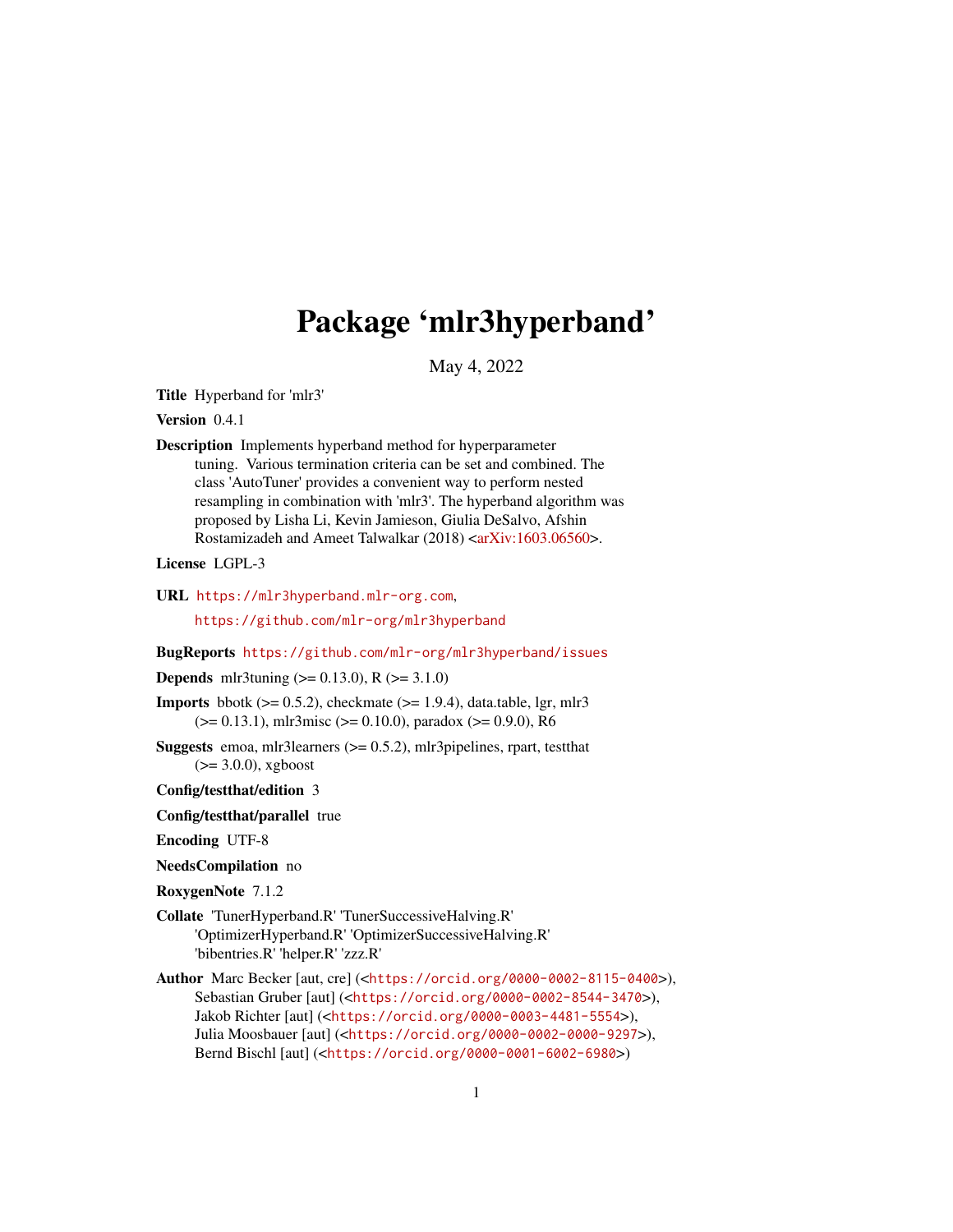<span id="page-1-0"></span>Maintainer Marc Becker <marcbecker@posteo.de> Repository CRAN Date/Publication 2022-05-04 16:50:01 UTC

# R topics documented:

| Index |                                                                                                                                 |  |
|-------|---------------------------------------------------------------------------------------------------------------------------------|--|
|       | $mlr_tuners_successive_halving \dots \dots \dots \dots \dots \dots \dots \dots \dots \dots \dots \dots \dots \dots \dots \dots$ |  |
|       |                                                                                                                                 |  |
|       |                                                                                                                                 |  |
|       |                                                                                                                                 |  |
|       |                                                                                                                                 |  |
|       |                                                                                                                                 |  |
|       |                                                                                                                                 |  |
|       |                                                                                                                                 |  |

mlr3hyperband-package *mlr3hyperband: Hyperband for 'mlr3'*

# **Description**

Implements hyperband method for hyperparameter tuning. Various termination criteria can be set and combined. The class 'AutoTuner' provides a convenient way to perform nested resampling in combination with 'mlr3'. The hyperband algorithm was proposed by Lisha Li, Kevin Jamieson, Giulia DeSalvo, Afshin Rostamizadeh and Ameet Talwalkar (2018) <arXiv:1603.06560>.

# Author(s)

Maintainer: Marc Becker <marcbecker@posteo.de> [\(ORCID\)](https://orcid.org/0000-0002-8115-0400)

Authors:

- Sebastian Gruber <gruber\_sebastian@t-online.de> [\(ORCID\)](https://orcid.org/0000-0002-8544-3470)
- Jakob Richter <jakob1richter@gmail.com> [\(ORCID\)](https://orcid.org/0000-0003-4481-5554)
- Julia Moosbauer <ju.moosbauer@googlemail.com> [\(ORCID\)](https://orcid.org/0000-0002-0000-9297)
- Bernd Bischl <br/>bernd\_bischl@gmx.net> [\(ORCID\)](https://orcid.org/0000-0001-6002-6980)

# See Also

Useful links:

- <https://mlr3hyperband.mlr-org.com>
- <https://github.com/mlr-org/mlr3hyperband>
- Report bugs at <https://github.com/mlr-org/mlr3hyperband/issues>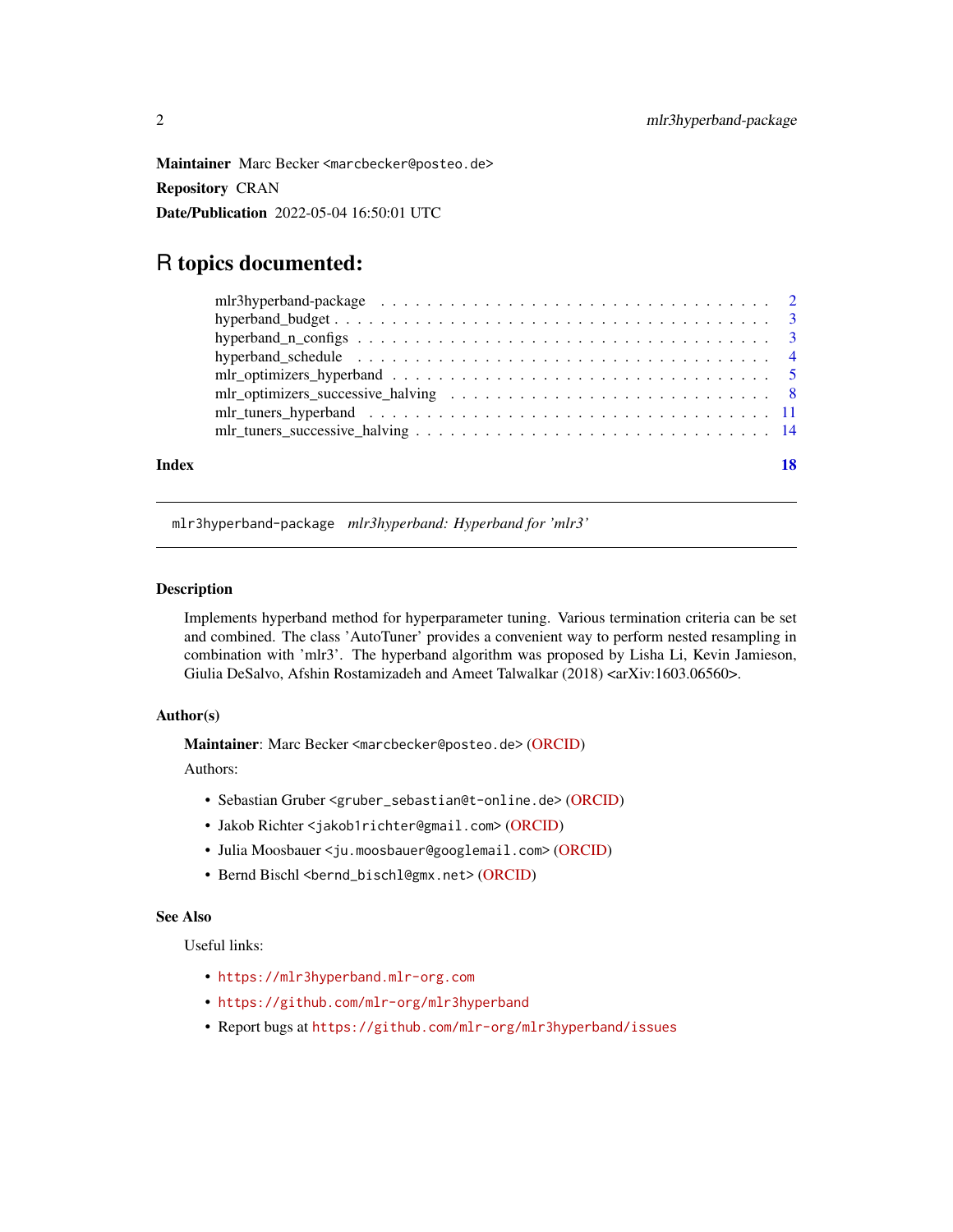# <span id="page-2-0"></span>Description

Calculates the total budget used by hyperband.

# Usage

```
hyperband_budget(r_min, r_max, eta, integer_budget = FALSE)
```
# Arguments

| r_min                       | (numeric(1))<br>Lower bound of budget parameter.                                                                                                                                                                                                                                                       |
|-----------------------------|--------------------------------------------------------------------------------------------------------------------------------------------------------------------------------------------------------------------------------------------------------------------------------------------------------|
| r_max                       | (numeric(1))<br>Upper bound of budget parameter.                                                                                                                                                                                                                                                       |
| eta                         | (numeric(1))<br>Fraction parameter of the successive halving algorithm: With every stage the<br>configuration budget is increased by a factor of eta and only the best 1/eta<br>points are used for the next stage. Non-integer values are supported, but eta is<br>not allowed to be less or equal 1. |
| integer_budget (logical(1)) | Determines if budget is an integer.                                                                                                                                                                                                                                                                    |

# Value

integer(1)

hyperband\_n\_configs *Hyperband Configs*

# Description

Calculates how many different configurations are sampled.

# Usage

hyperband\_n\_configs(r\_min, r\_max, eta)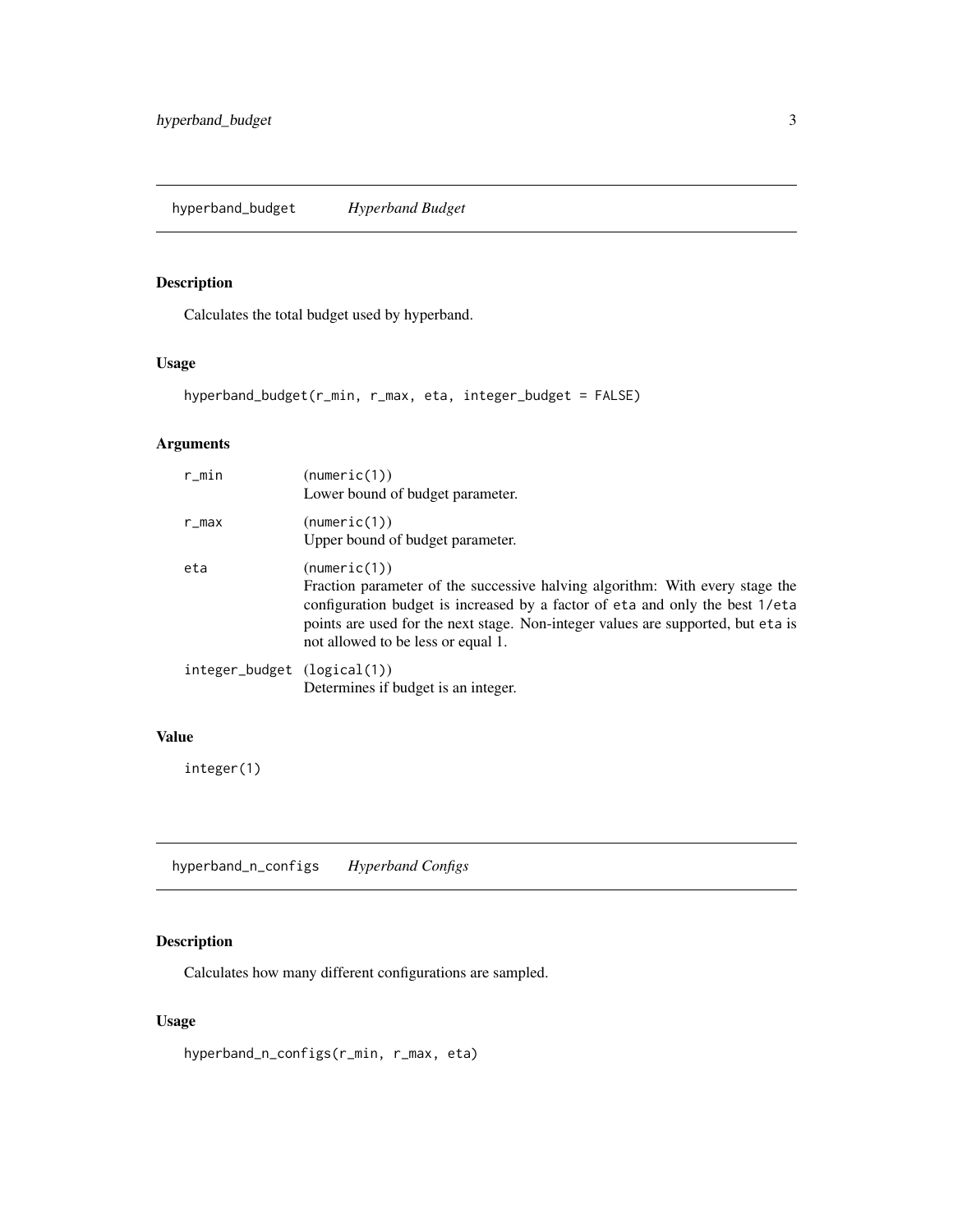# <span id="page-3-0"></span>Arguments

| r_min | (numeric(1))<br>Lower bound of budget parameter.                                                                                                                                                                                                                                                       |
|-------|--------------------------------------------------------------------------------------------------------------------------------------------------------------------------------------------------------------------------------------------------------------------------------------------------------|
| r_max | (numeric(1))<br>Upper bound of budget parameter.                                                                                                                                                                                                                                                       |
| eta   | (numeric(1))<br>Fraction parameter of the successive halving algorithm: With every stage the<br>configuration budget is increased by a factor of eta and only the best 1/eta<br>points are used for the next stage. Non-integer values are supported, but eta is<br>not allowed to be less or equal 1. |

# Value

integer(1)

<span id="page-3-1"></span>hyperband\_schedule *Hyperband Schedule*

# Description

Returns hyperband schedule.

# Usage

```
hyperband_schedule(r_min, r_max, eta, integer_budget = FALSE)
```
# Arguments

| r_min                       | (numeric(1))<br>Lower bound of budget parameter.                                                                                                                                                                                                                                                       |
|-----------------------------|--------------------------------------------------------------------------------------------------------------------------------------------------------------------------------------------------------------------------------------------------------------------------------------------------------|
| r_max                       | (numeric(1))<br>Upper bound of budget parameter.                                                                                                                                                                                                                                                       |
| eta                         | (numeric(1))<br>Fraction parameter of the successive halving algorithm: With every stage the<br>configuration budget is increased by a factor of eta and only the best 1/eta<br>points are used for the next stage. Non-integer values are supported, but eta is<br>not allowed to be less or equal 1. |
| integer_budget (logical(1)) | Determines if budget is an integer.                                                                                                                                                                                                                                                                    |

# Value

[data.table::data.table\(\)](#page-0-0)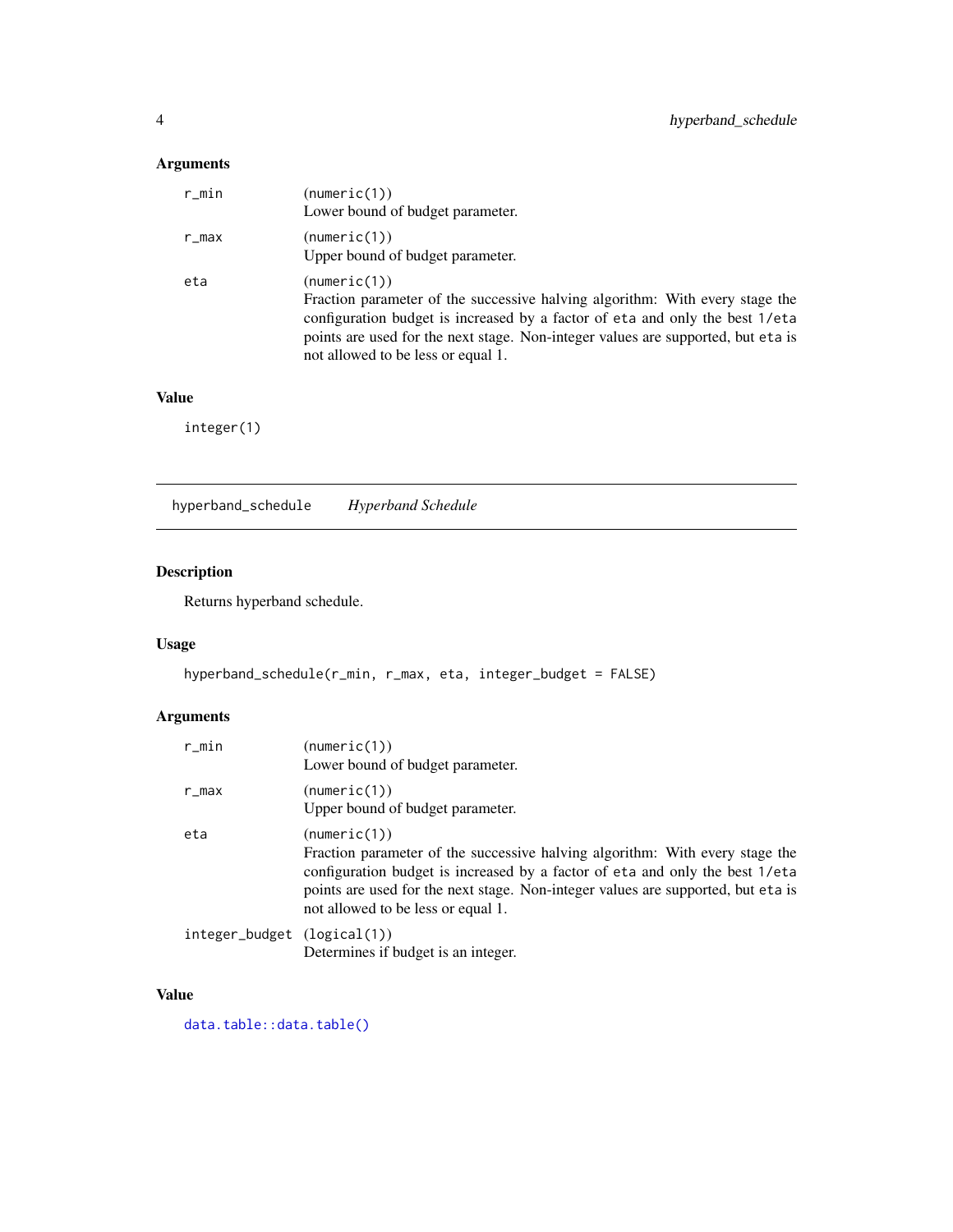<span id="page-4-0"></span>mlr\_optimizers\_hyperband

*Optimizer Using the Hyperband Algorithm*

#### Description

OptimizerHyperband class that implements hyperband optimization (HB). HB repeatedly calls SHA [\(OptimizerSuccessiveHalving\)](#page-7-1) with different numbers of starting points. A larger number of starting points corresponds to a smaller budget allocated in the base stage. Each run of SHA within HB is called a bracket. HB considers  $s_{max} + 1$  brackets with  $s_{max} = f_{loor} \cdot (log(r_{max} / r_{min}, \text{eta}).$ The most explorative bracket  $s = s_{max}$  constructs  $s_{max} + 1$  stages and allocates the minimum budget (r\_min) in the base stage. The minimum budget is increased in each bracket by a factor of eta and the number of starting points is computed so that each bracket approximately spends the same budget. Use [hyperband\\_schedule\(\)](#page-3-1) to get a preview of the bracket layout.

| S             |                   |           |                              |    | $\sim$ 1.0 $\sim$ 0.0 $\sim$ 0.0 $\sim$ | $\hspace{1.6cm}0$ |
|---------------|-------------------|-----------|------------------------------|----|-----------------------------------------|-------------------|
|               |                   |           |                              |    | i n_ir_i n_ir_i n_ir_i n_ir_i           |                   |
|               |                   |           | 0 8 1 6 2 4                  |    | 8<br>$4 \quad$                          |                   |
|               |                   |           | $1 \t 4 \t 2 \t 3 \t 4 \t 2$ | -8 |                                         |                   |
|               |                   | 2 2 4 1 8 |                              |    |                                         |                   |
| $\mathcal{E}$ | $\sim$ 1.4 $\sim$ |           |                              |    |                                         |                   |

s is the bracket number, i is stage number,  $n_i$  is the number of configurations and  $r_i$  is the budget allocated to a single configuration.

The budget hyperparameter must be tagged with "budget" in the search space. The minimum budget (r\_min) which is allocated in the base stage of the most explorative bracket, is set by the lower bound of the budget parameter. The upper bound defines the maximum budget (r\_max) which which is allocated to the candidates in the last stages.

# **Dictionary**

This [Optimizer](#page-0-0) can be instantiated via the [dictionary](#page-0-0) mlr optimizers or with the associated sugar function [opt\(\)](#page-0-0):

mlr\_optimizers\$get("hyperband") opt("hyperband")

# **Parameters**

eta numeric(1)

With every stage, the budget is increased by a factor of eta and only the best 1 / eta points are promoted to the next stage. Non-integer values are supported, but eta is not allowed to be less or equal 1.

### sampler [paradox::Sampler](#page-0-0)

Object defining how the samples of the parameter space should be drawn in the base stage of each bracket. The default is uniform sampling.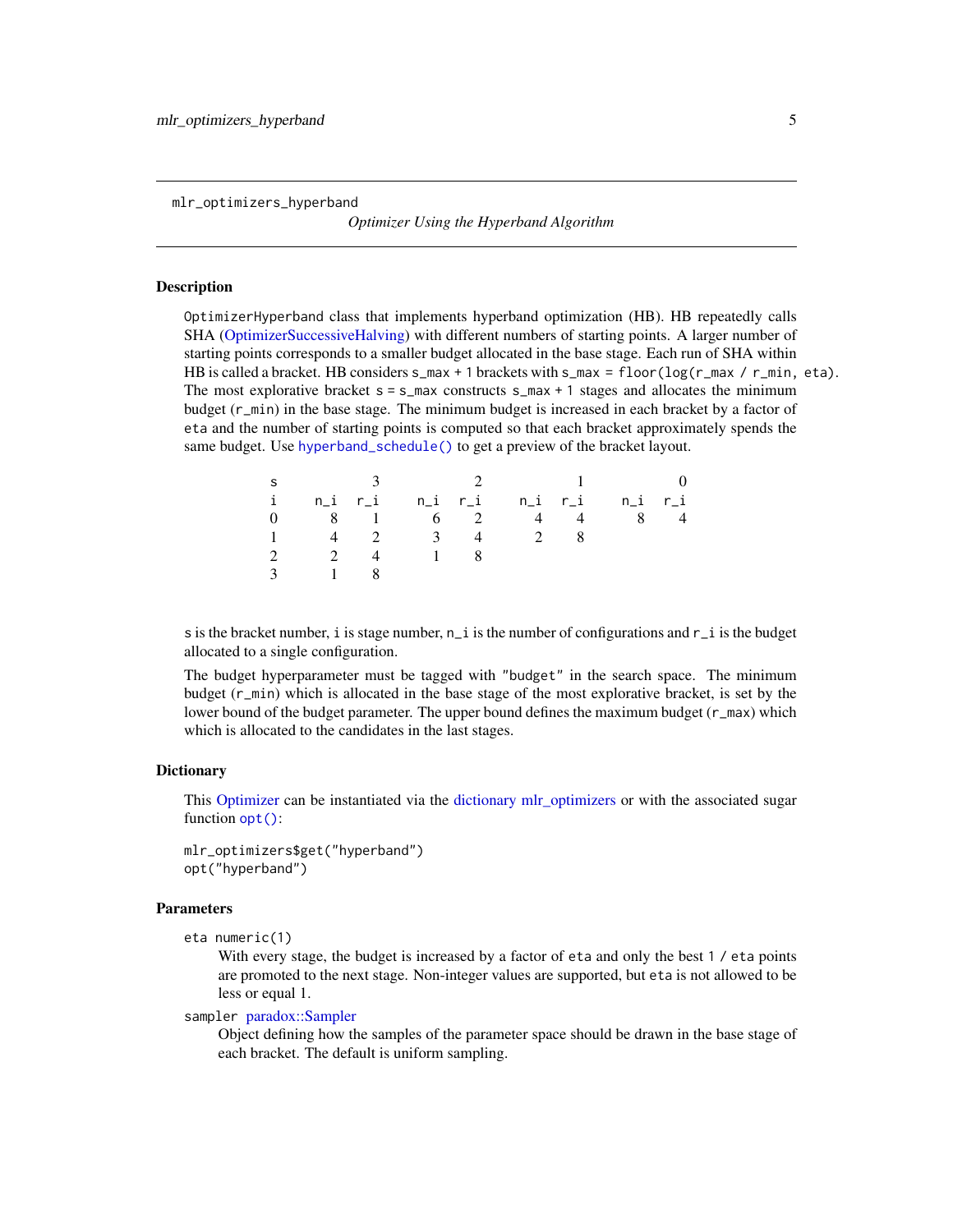<span id="page-5-1"></span>repetitions integer(1)

If 1 (default), optimization is stopped once all brackets are evaluated. Otherwise, optimization is stopped after repetitions runs of hyperband. The [bbotk::Terminator](#page-0-0) might stop the optimization before all repetitions are executed.

# Archive

The [bbotk::Archive](#page-0-0) holds the following additional columns that are specific to the hyperband algorithm:

- bracket (integer(1)) The bracket index. Counts down to 0.
- stage (integer(1)) The stages of each bracket. Starts counting at 0.
- repetition (integer(1)) Repetition index. Start counting at 1.

#### Custom Sampler

Hyperband supports custom [paradox::Sampler](#page-0-0) object for initial configurations in each bracket. A custom sampler may look like this (the full example is given in the *examples* section):

```
# - beta distribution with alpha = 2 and beta = 5
# - categorical distribution with custom probabilities
sampler = SamplerJointIndep$new(list(
  Sampler1DRfun$new(params[[2]], function(n) rbeta(n, 2, 5)),
  Sampler1DCateg$new(params[[3]], prob = c(0.2, 0.3, 0.5))
))
```
# Progress Bars

\$optimize() supports progress bars via the package **[progressr](https://CRAN.R-project.org/package=progressr)** combined with a [Terminator.](#page-0-0) Simply wrap the function in progressr::with\_progress() to enable them. We recommend to use package **[progress](https://CRAN.R-project.org/package=progress)** as backend; enable with progressr::handlers("progress").

# Logging

Hyperband uses a logger (as implemented in [lgr](https://CRAN.R-project.org/package=lgr)) from package [bbotk](https://CRAN.R-project.org/package=bbotk). Use lgr::get\_logger("bbotk") to access and control the logger.

# Super class

[bbotk::Optimizer](#page-0-0) -> OptimizerHyperband

# **Methods**

Public methods:

- [OptimizerHyperband\\$new\(\)](#page-5-0)
- <span id="page-5-0"></span>• [OptimizerHyperband\\$clone\(\)](#page-6-0)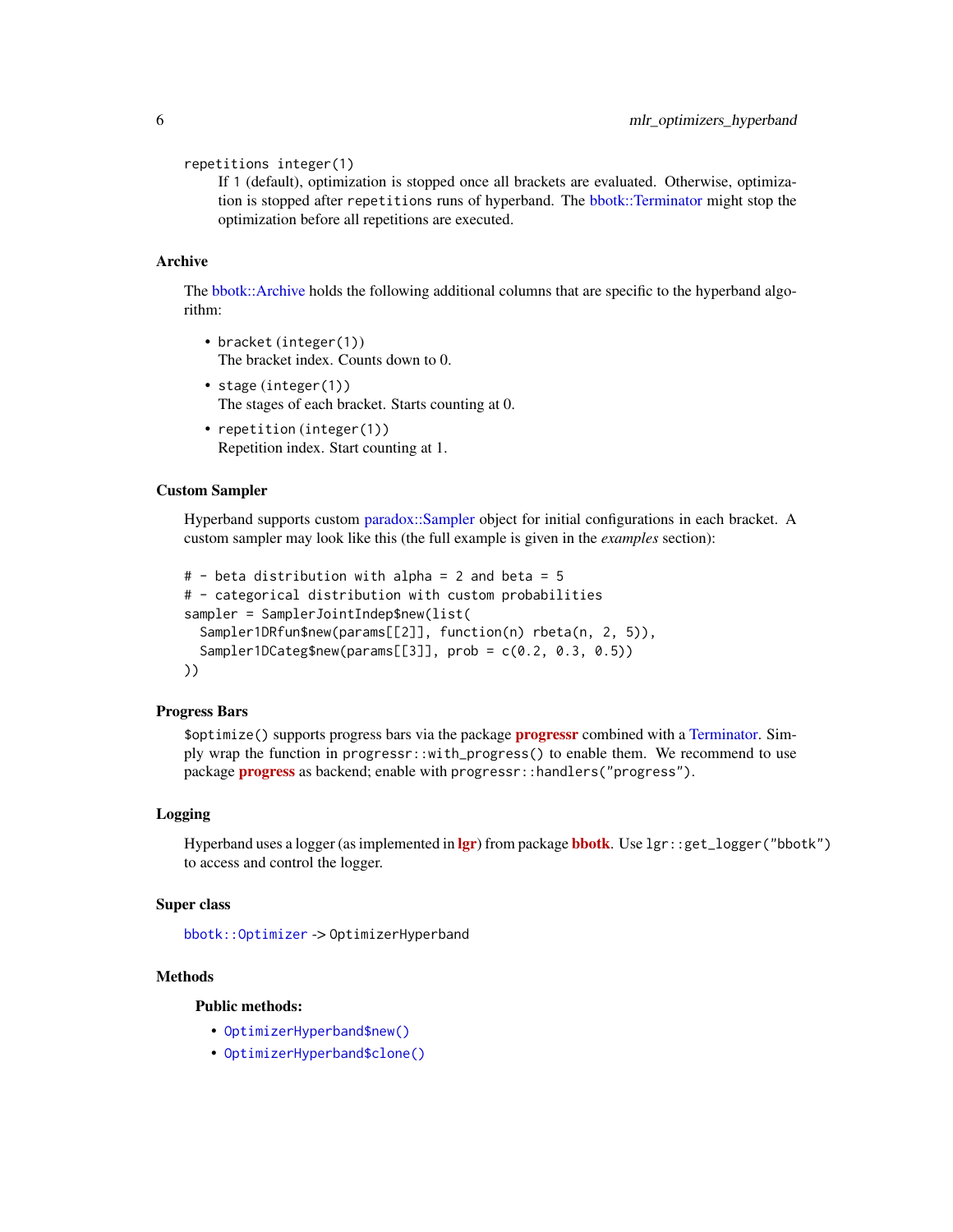<span id="page-6-1"></span>Method new(): Creates a new instance of this [R6](#page-0-0) class.

*Usage:*

OptimizerHyperband\$new()

<span id="page-6-0"></span>Method clone(): The objects of this class are cloneable with this method.

*Usage:*

OptimizerHyperband\$clone(deep = FALSE)

*Arguments:*

deep Whether to make a deep clone.

# Source

Li L, Jamieson K, DeSalvo G, Rostamizadeh A, Talwalkar A (2018). "Hyperband: A Novel Bandit-Based Approach to Hyperparameter Optimization." *Journal of Machine Learning Research*, 18(185), 1-52. <https://jmlr.org/papers/v18/16-558.html>.

```
library(bbotk)
library(data.table)
# set search space
search\_space = domain = ps(x1 = p_dbl(-5, 10),
 x2 = p_dbl(0, 15),
  fidelity = p_dbl(1e-2, 1, tags = "budget")\mathcal{L}# objective with modified branin function, see `bbotk::branin()`
objective = ObjectiveRFun$new(
  fun = branin,
  domain = domain,
  codomain = ps(y = p_dbl(tags = "minimize")))
# initialize instance and optimizer
instance = OptimInstanceSingleCrit$new(
  objective = objective,
  search_space = search_space,
  terminator = trm("evals", n_evals = 50)
)
optimizer = opt("hyperband")
# optimize branin function
optimizer$optimize(instance)
# best scoring evaluation
instance$result
```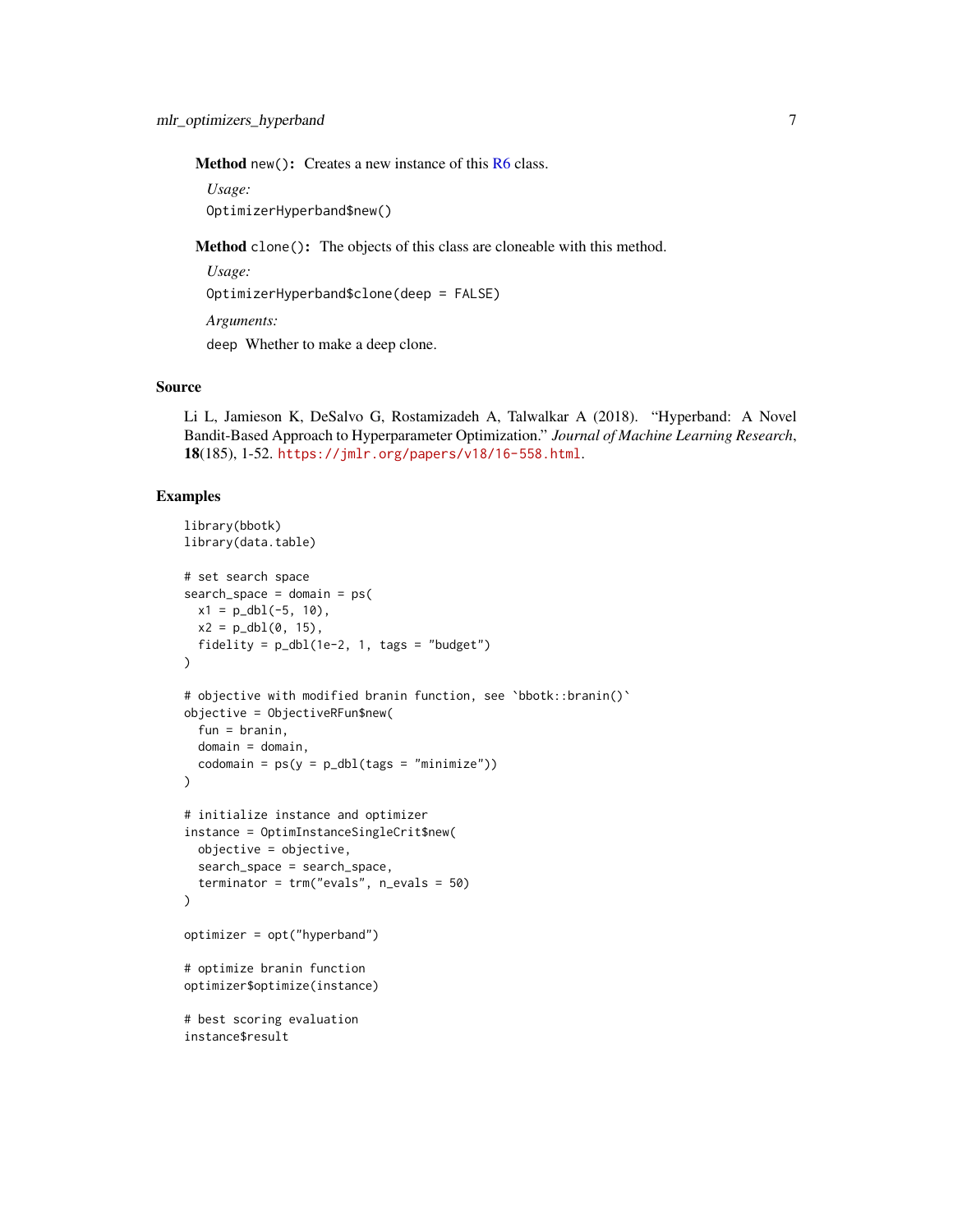# all evaluations as.data.table(instance\$archive)

mlr\_optimizers\_successive\_halving *Hyperparameter Optimization with Successive Halving*

# <span id="page-7-1"></span>**Description**

OptimizerSuccessiveHalving class that implements the successive halving algorithm (SHA). SHA randomly samples n candidate points and allocates a minimum budget  $(r_{\text{min}})$  to all candidates. The candidates are raced down in stages to a single best candidate by repeatedly increasing the budget by a factor of eta and promoting only the best 1 / eta fraction to the next stage. This means promising points are allocated a higher budget overall and lower performing ones are discarded early on.

#' The budget hyperparameter must be tagged with "budget" in the search space. The minimum budget (r\_min) which is allocated in the base stage, is set by the lower bound of the budget parameter. The upper bound defines the maximum budget  $(r_{max})$  which is allocated to the candidates in the last stage. The number of stages is computed so that each candidate in base stage is allocated the minimum budget and the candidates in the last stage are not evaluated on more than the maximum budget. The following table is the stage layout for  $eta = 2$ ,  $r_{min} = 1$  and  $r_{max} = 8$ .

| i | n i | r_i |
|---|-----|-----|
| 0 | 8   | 1   |
| 1 | 4   | 2   |
| 2 | 2   | 4   |
| 3 | 1   | 8   |

i is stage number,  $n_i$  is the number of configurations and  $r_i$  is the budget allocated to a single configuration.

#### Parameters

n integer(1)

Number of points in base stage.

eta numeric(1)

With every stage, the budget is increased by a factor of eta and only the best 1 / eta points are promoted to the next stage.

sampler [paradox::Sampler](#page-0-0)

Object defining how the samples of the parameter space should be drawn. The default is uniform sampling.

repetitions integer(1)

If 1 (default), optimization is stopped once all stages are evaluated. Otherwise, optimization is stopped after repetitions runs of SHA. The [bbotk::Terminator](#page-0-0) might stop the optimization before all repetitions are executed.

<span id="page-7-0"></span>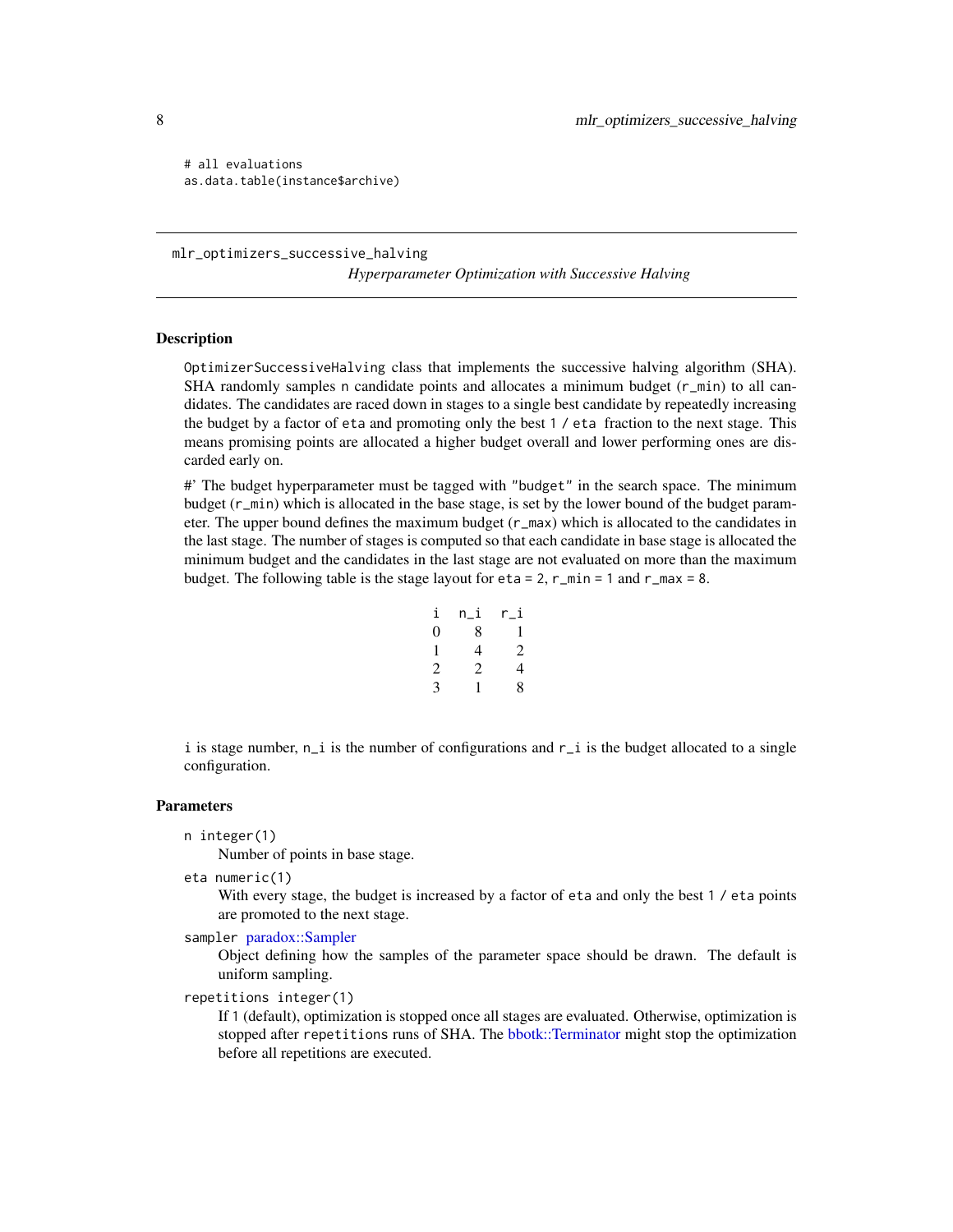<span id="page-8-0"></span>adjust\_minimum\_budget logical(1)

If TRUE, minimum budget is increased so that the last stage uses the maximum budget defined in the search space.

# Archive

The [bbotk::Archive](#page-0-0) holds the following additional columns that are specific to the successive halving algorithm:

- stage (integer(1)) Stage index. Starts counting at 0.
- repetition (integer(1)) Repetition index. Start counting at 1.

### Custom Sampler

Hyperband supports custom [paradox::Sampler](#page-0-0) object for initial configurations in each bracket. A custom sampler may look like this (the full example is given in the *examples* section):

```
# - beta distribution with alpha = 2 and beta = 5
# - categorical distribution with custom probabilities
sampler = SamplerJointIndep$new(list(
 Sampler1DRfun$new(params[[2]], function(n) rbeta(n, 2, 5)),
  Sampler1DCateg$new(params[[3]], prob = c(0.2, 0.3, 0.5))
))
```
# Progress Bars

\$optimize() supports progress bars via the package **progressi** combined with a [Terminator.](#page-0-0) Simply wrap the function in progressr::with\_progress() to enable them. We recommend to use package **[progress](https://CRAN.R-project.org/package=progress)** as backend; enable with progressr:: handlers("progress").

# Logging

Hyperband uses a logger (as implemented in  $\lg r$ ) from package **[bbotk](https://CRAN.R-project.org/package=bbotk)**. Use  $\lg r$ : :get\_logger("bbotk") to access and control the logger.

# Super class

[bbotk::Optimizer](#page-0-0) -> OptimizerSuccessiveHalving

# **Methods**

# Public methods:

- [OptimizerSuccessiveHalving\\$new\(\)](#page-5-0)
- [OptimizerSuccessiveHalving\\$clone\(\)](#page-6-0)

Method new(): Creates a new instance of this [R6](#page-0-0) class.

*Usage:*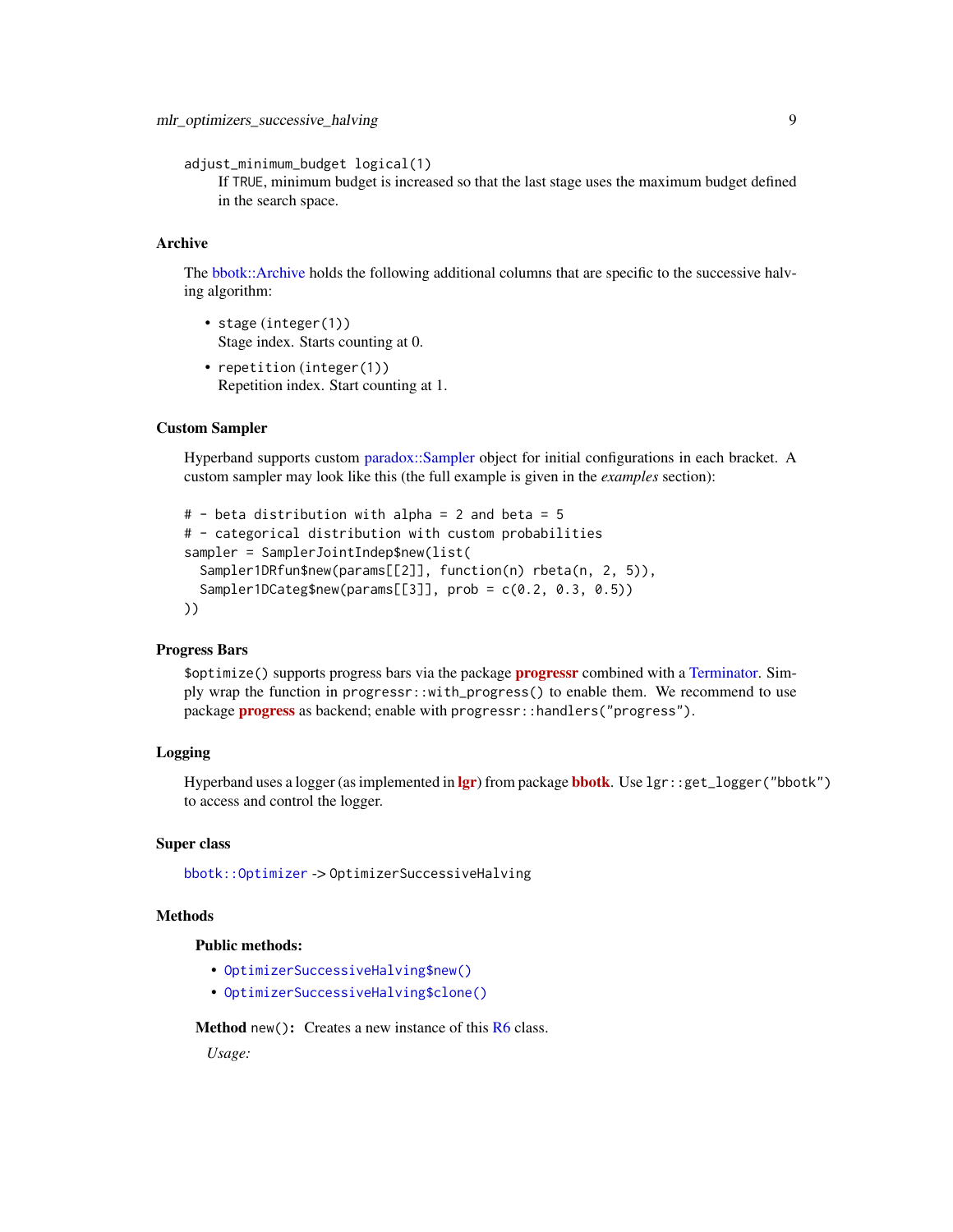OptimizerSuccessiveHalving\$new()

Method clone(): The objects of this class are cloneable with this method.

*Usage:*

OptimizerSuccessiveHalving\$clone(deep = FALSE)

*Arguments:*

deep Whether to make a deep clone.

# Source

Jamieson K, Talwalkar A (2016). "Non-stochastic Best Arm Identification and Hyperparameter Optimization." In Gretton A, Robert CC (eds.), *Proceedings of the 19th International Conference on Artificial Intelligence and Statistics*, volume 51 series Proceedings of Machine Learning Research, 240-248. <http://proceedings.mlr.press/v51/jamieson16.html>.

```
library(bbotk)
library(data.table)
# set search space
search_space = domain = ps(
 x1 = p_dbl(-5, 10),
 x2 = p_dbl(0, 15),fidelity = p_dbl(1e-2, 1, tags = "budget")\lambda# objective with modified branin function, see `bbotk::branin()`
objective = ObjectiveRFun$new(
 fun = branin,
 domain = domain.
 codomain = ps(y = p_dbl(tags = "minimize")))
# initialize instance and optimizer
instance = OptimInstanceSingleCrit$new(
 objective = objective,
 search_space = search_space,
 terminator = trm("evals", n_evals = 50)
)
optimizer = opt("successive_halving")
# optimize branin function
optimizer$optimize(instance)
# best scoring evaluation
instance$result
# all evaluations
as.data.table(instance$archive)
```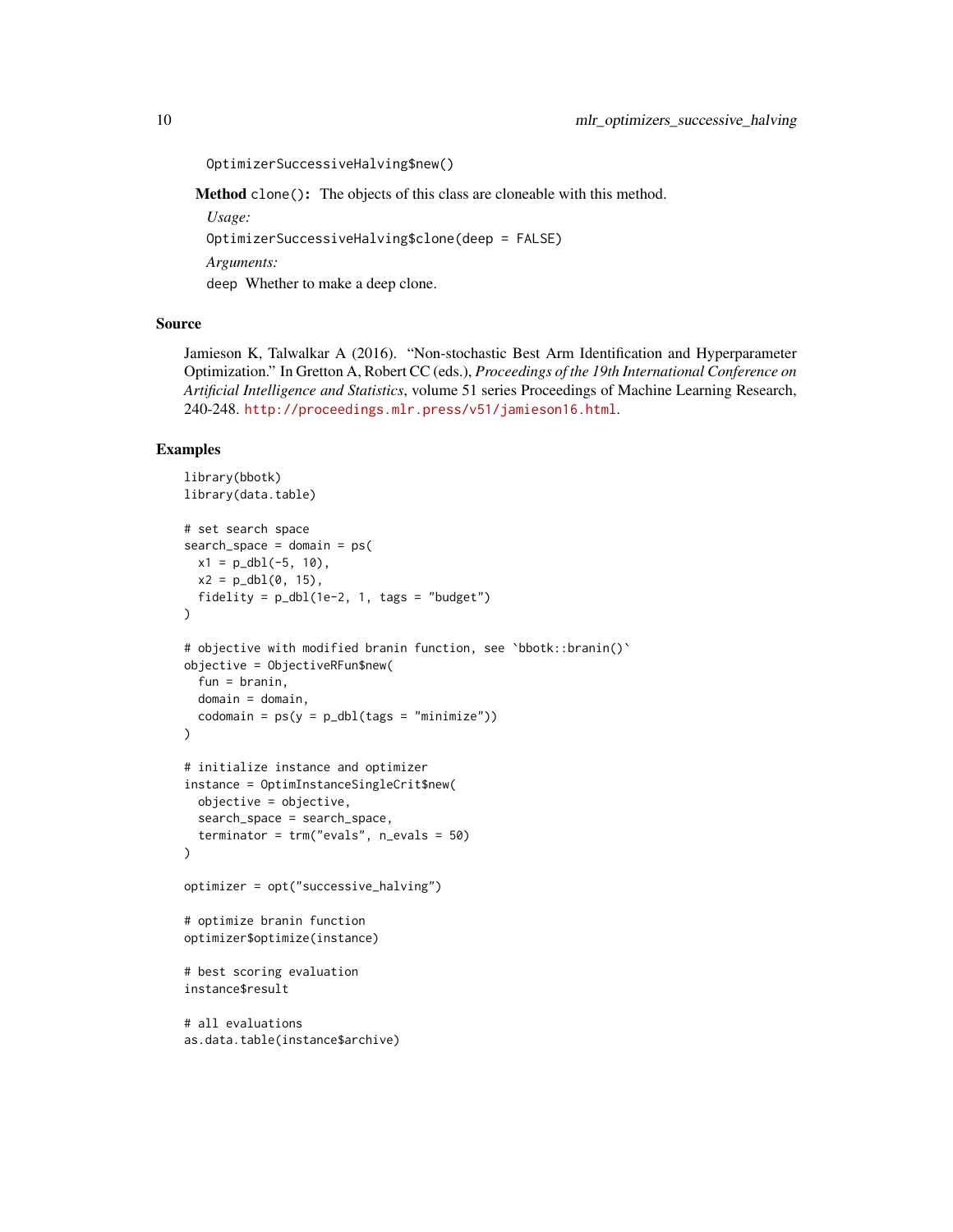<span id="page-10-0"></span>mlr\_tuners\_hyperband *Tuner Using the Hyperband Algorithm*

# Description

TunerHyperband class that implements hyperband tuning (HB). HB repeatedly calls SHA [\(Tuner-](#page-13-1)[SuccessiveHalving\)](#page-13-1) with different numbers of starting configurations. A larger number of starting configurations corresponds to a smaller budget allocated in the base stage. Each run of SHA within HB is called a bracket. HB considers  $s_{max} + 1$  brackets with  $s_{max} = f_{loor}(\log(r_{max} / r_{min}, \epsilon a))$ . The most explorative bracket  $s = s_{max}$  constructs  $s_{max} + 1$  stages and allocates the minimum budget (r\_min) in the base stage. The minimum budget is increased in each bracket by a factor of eta and the number of starting configurations is computed so that each bracket approximately spends the same budget. Use [hyperband\\_schedule\(\)](#page-3-1) to get a preview of the bracket layout.

| S           |                                  |    |                              |                | 2 and $\frac{1}{2}$                               | $\overline{0}$ |
|-------------|----------------------------------|----|------------------------------|----------------|---------------------------------------------------|----------------|
| $i$ and $i$ |                                  |    |                              |                | n_i r_i     n_i   r_i     n_i   r_i     n_i   r_i |                |
|             |                                  |    | $0 \t 8 \t 1 \t 6 \t 2 \t 4$ | $\overline{4}$ |                                                   | -4             |
|             |                                  |    | $1 \t 4 \t 2 \t 3 \t 4 \t 2$ |                |                                                   |                |
|             | 2 2 4                            | 18 |                              |                |                                                   |                |
| 3           | $\sim$ 1.000 $\sim$ 1.000 $\sim$ |    |                              |                |                                                   |                |

s is the bracket number, i is stage number,  $n_i$  is the number of configurations and  $r_i$  is the budget allocated to a single configuration.

The budget hyperparameter must be tagged with "budget" in the search space. The minimum budget (r\_min) which is allocated in the base stage of the most explorative bracket, is set by the lower bound of the budget parameter. The upper bound defines the maximum budget (r\_max) which which is allocated to the candidates in the last stages.

#### Subsample Budget

If the learner lacks a natural budget parameter, [mlr3pipelines::PipeOpSubsample](#page-0-0) can be applied to use the subsampling rate as budget parameter. The resulting [mlr3pipelines::GraphLearner](#page-0-0) is fitted on small proportions of the [mlr3::Task](#page-0-0) in the first stage, and on the complete task in last stage.

## **Dictionary**

This [Optimizer](#page-0-0) can be instantiated via the [dictionary](#page-0-0) [mlr\\_optimizers](#page-0-0) or with the associated sugar function [opt\(\)](#page-0-0):

```
mlr_optimizers$get("hyperband")
opt("hyperband")
```
#### **Parameters**

```
eta numeric(1)
```
With every stage, the budget is increased by a factor of eta and only the best 1 / eta con-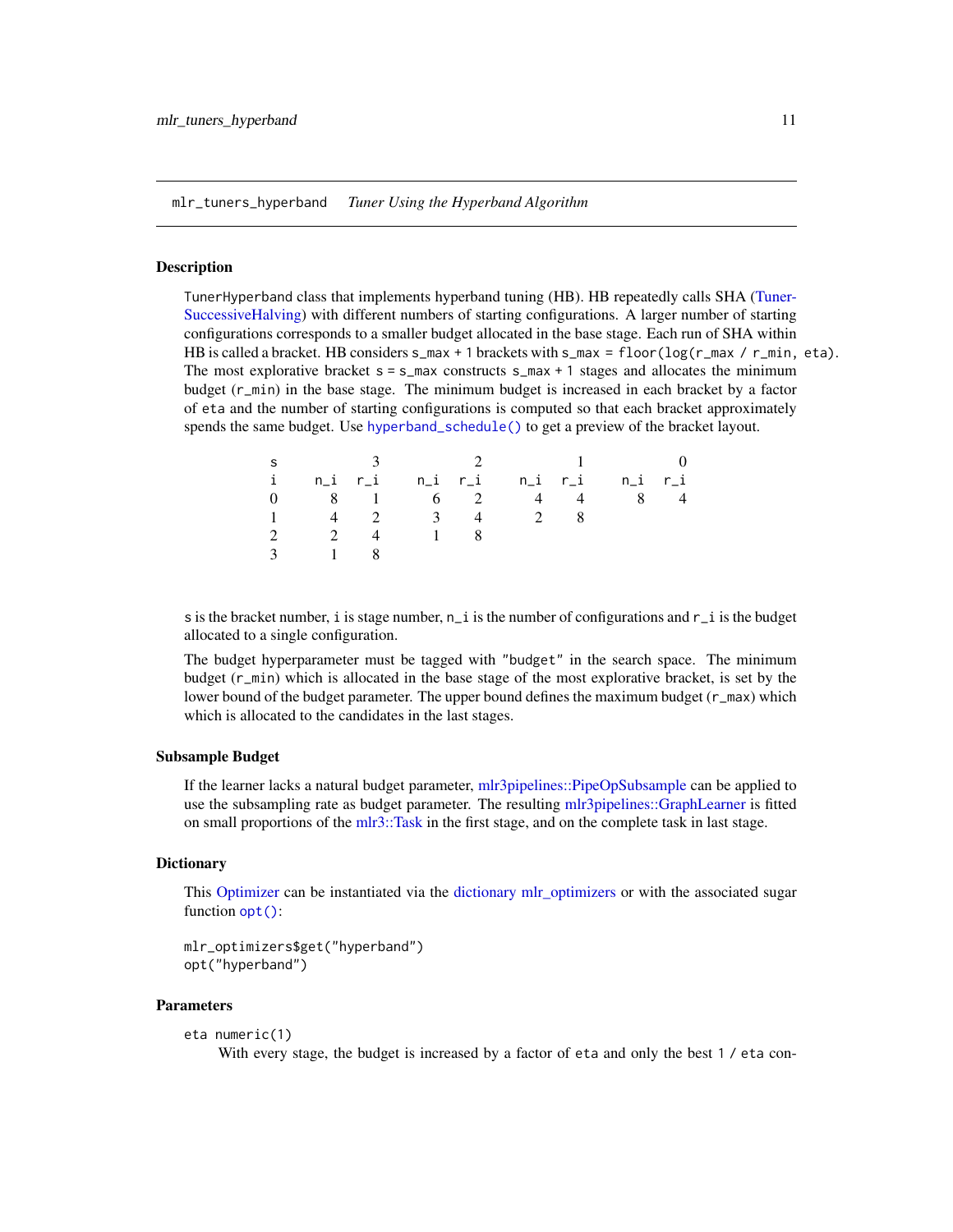<span id="page-11-0"></span>figurations are promoted to the next stage. Non-integer values are supported, but eta is not allowed to be less or equal 1.

sampler [paradox::Sampler](#page-0-0)

Object defining how the samples of the parameter space should be drawn in the base stage of each bracket. The default is uniform sampling.

repetitions integer(1)

If 1 (default), optimization is stopped once all brackets are evaluated. Otherwise, optimization is stopped after repetitions runs of hyperband. The [bbotk::Terminator](#page-0-0) might stop the optimization before all repetitions are executed.

# Archive

The [mlr3tuning::ArchiveTuning](#page-0-0) holds the following additional columns that are specific to the hyperband algorithm:

- bracket (integer(1)) The bracket index. Counts down to 0.
- stage (integer(1)) The stages of each bracket. Starts counting at 0.
- repetition (integer(1)) Repetition index. Start counting at 1.

# Custom Sampler

Hyperband supports custom [paradox::Sampler](#page-0-0) object for initial configurations in each bracket. A custom sampler may look like this (the full example is given in the *examples* section):

```
# - beta distribution with alpha = 2 and beta = 5
# - categorical distribution with custom probabilities
sampler = SamplerJointIndep$new(list(
  Sampler1DRfun$new(params[[2]], function(n) rbeta(n, 2, 5)),
  Sampler1DCateg$new(params[[3]], prob = c(0.2, 0.3, 0.5))
))
```
# Progress Bars

\$optimize() supports progress bars via the package **[progressr](https://CRAN.R-project.org/package=progressr)** combined with a [Terminator.](#page-0-0) Simply wrap the function in progressr::with\_progress() to enable them. We recommend to use package **[progress](https://CRAN.R-project.org/package=progress)** as backend; enable with progressr::handlers("progress").

# Parallelization

This hyperband implementation evaluates hyperparameter configurations of equal budget across brackets in one batch. For example, all configurations in stage 1 of bracket 3 and stage 0 of bracket 2 in one batch. To select a parallel backend, use [future::plan\(\)](#page-0-0).

#### Logging

Hyperband uses a logger (as implemented in [lgr](https://CRAN.R-project.org/package=lgr)) from package **[bbotk](https://CRAN.R-project.org/package=bbotk)**. Use lgr::get\_logger("bbotk") to access and control the logger.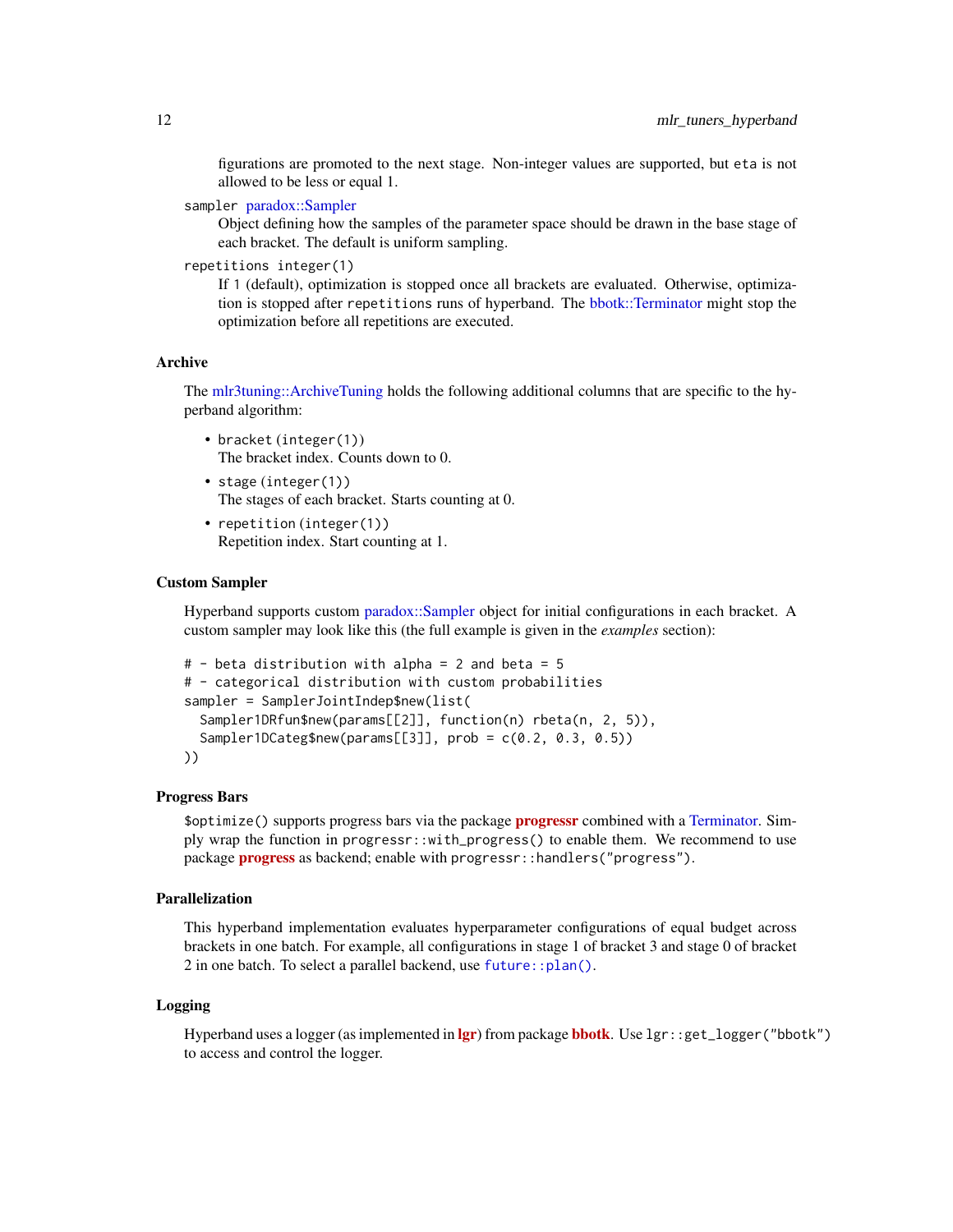# <span id="page-12-0"></span>Super classes

[mlr3tuning::Tuner](#page-0-0) -> [mlr3tuning::TunerFromOptimizer](#page-0-0) -> TunerHyperband

#### Methods

#### Public methods:

- [TunerHyperband\\$new\(\)](#page-5-0)
- [TunerHyperband\\$clone\(\)](#page-6-0)

Method new(): Creates a new instance of this [R6](#page-0-0) class.

*Usage:*

TunerHyperband\$new()

Method clone(): The objects of this class are cloneable with this method.

*Usage:*

TunerHyperband\$clone(deep = FALSE)

*Arguments:*

deep Whether to make a deep clone.

#### Source

Li L, Jamieson K, DeSalvo G, Rostamizadeh A, Talwalkar A (2018). "Hyperband: A Novel Bandit-Based Approach to Hyperparameter Optimization." *Journal of Machine Learning Research*, 18(185), 1-52. <https://jmlr.org/papers/v18/16-558.html>.

```
if(requireNamespace("xgboost")) {
 library(mlr3learners)
 # define hyperparameter and budget parameter
 search_space = ps(
   nrounds = p_{\text{int}}(lower = 1, upper = 16, tags = "budget").eta = p_dbl(lower = 0, upper = 1),
   booster = p_fct(levels = c("gbtree", "gblinear", "dart"))
 )
 # hyperparameter tuning on the pima indians diabetes data set
 instance = tune(
   method = "hyperband",
   task = tsk("pima"),learner = lrn("classif.xgboost", eval_metric = "logloss"),
   resampling = rsmp("cv", folds = 3),
   measures = msr("classif.ce"),
   search_space = search_space,
    term_evals = 100
 \lambda
```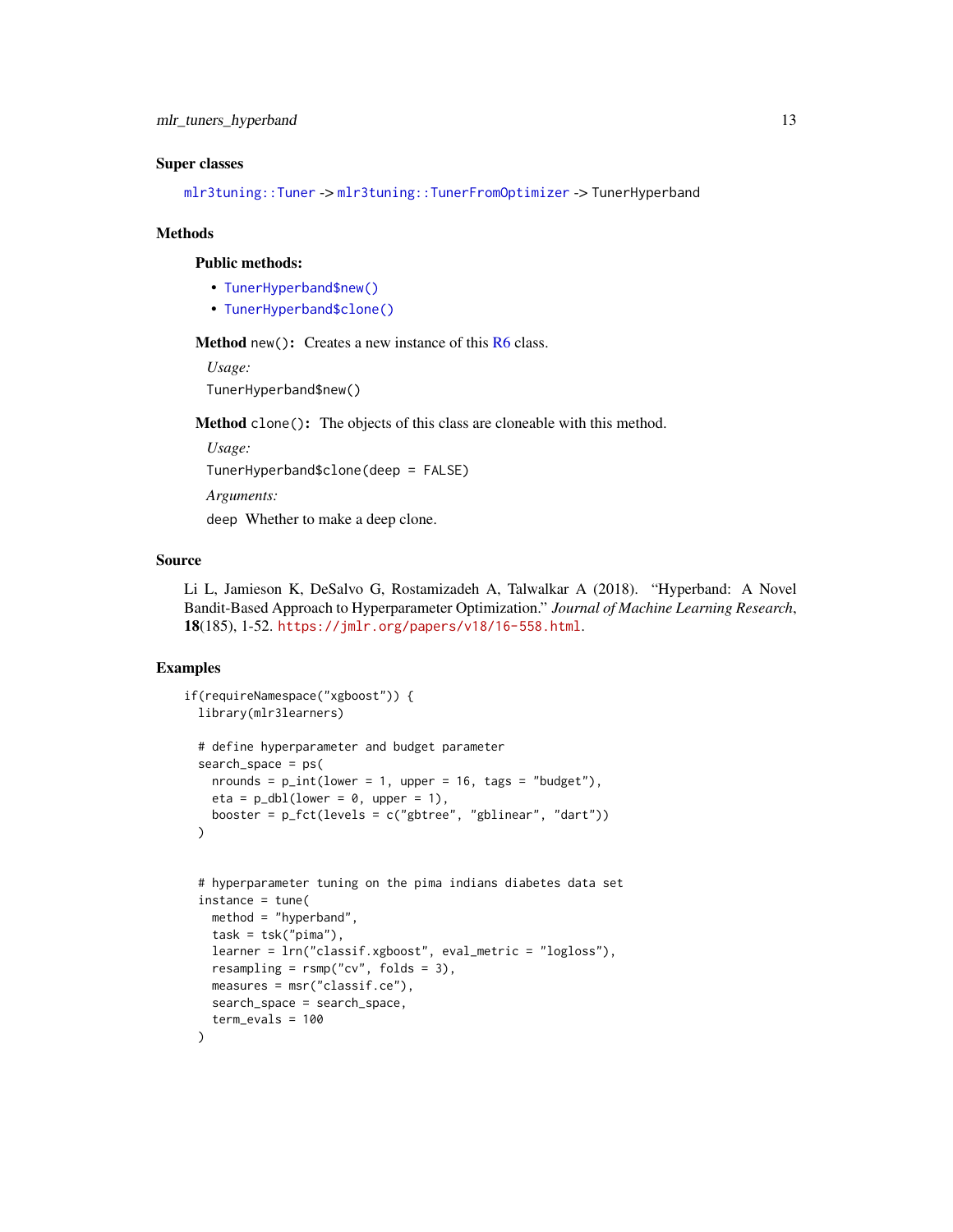```
# best performing hyperparameter configuration
instance$result
```
mlr\_tuners\_successive\_halving

*Hyperparameter Tuning with Successive Halving*

# <span id="page-13-1"></span>Description

}

TunerSuccessiveHalving class that implements the successive halving algorithm (SHA). SHA randomly samples n candidate hyperparameter configurations and allocates a minimum budget (r\_min) to all candidates. The candidates are raced down in stages to a single best candidate by repeatedly increasing the budget by a factor of eta and promoting only the best 1 / eta fraction to the next stage. This means promising hyperparameter configurations are allocated a higher budget overall and lower performing ones are discarded early on.

The budget hyperparameter must be tagged with "budget" in the search space. The minimum budget (r\_min) which is allocated in the base stage, is set by the lower bound of the budget parameter. The upper bound defines the maximum budget (r\_max) which is allocated to the candidates in the last stage. The number of stages is computed so that each candidate in base stage is allocated the minimum budget and the candidates in the last stage are not evaluated on more than the maximum budget. The following table is the stage layout for  $eta = 2$ ,  $r_{min} = 1$  and  $r_{max} = 8$ .

| i              | n_i | r_i            |
|----------------|-----|----------------|
| 0              | 8   | 1              |
| 1              | 4   | $\overline{c}$ |
| $\overline{c}$ | 2   | 4              |
| 3              | 1   | 8              |
|                |     |                |

i is stage number,  $n_i$  is the number of configurations and  $r_i$  is the budget allocated to a single configuration.

# Subsample Budget

If the learner lacks a natural budget parameter, [mlr3pipelines::PipeOpSubsample](#page-0-0) can be applied to use the subsampling rate as budget parameter. The resulting [mlr3pipelines::GraphLearner](#page-0-0) is fitted on small proportions of the [mlr3::Task](#page-0-0) in the first stage, and on the complete task in last stage.

# Parameters

```
n integer(1)
```
Number of candidates in base stage.

eta numeric(1)

With every stage, the budget is increased by a factor of eta and only the best 1 / eta candi-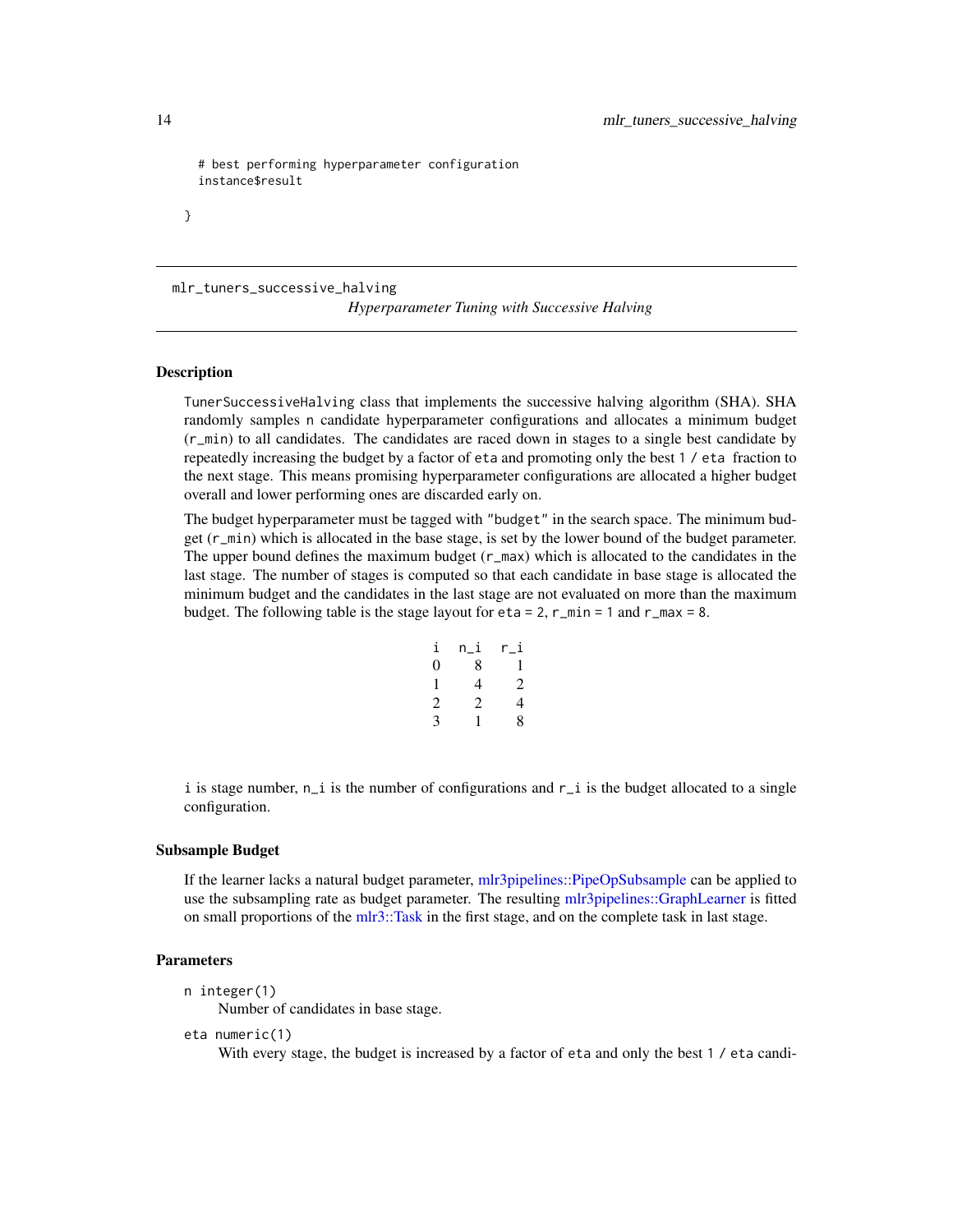<span id="page-14-0"></span>dates are promoted to the next stage. Non-integer values are supported, but eta is not allowed to be less or equal 1.

```
sampler paradox::Sampler
```
Object defining how the samples of the parameter space should be drawn. The default is uniform sampling.

```
repeats logical(1)
```
If FALSE (default), SHA terminates once all stages are evaluated. Otherwise, SHA starts over again once the last stage is evaluated.

```
adjust_minimum_budget logical(1)
```
If TRUE, minimum budget is increased so that the last stage uses the maximum budget defined in the search space.

# Archive

The [mlr3tuning::ArchiveTuning](#page-0-0) holds the following additional columns that are specific to the successive halving algorithm:

- stage (integer(1)) Stage index. Starts counting at 0.
- repetition (integer(1)) Repetition index. Start counting at 1.

## Custom Sampler

Hyperband supports custom [paradox::Sampler](#page-0-0) object for initial configurations in each bracket. A custom sampler may look like this (the full example is given in the *examples* section):

```
# - beta distribution with alpha = 2 and beta = 5
# - categorical distribution with custom probabilities
sampler = SamplerJointIndep$new(list(
  Sampler1DRfun$new(params[[2]], function(n) rbeta(n, 2, 5)),
  Sampler1DCateg$new(params[[3]], prob = c(0.2, 0.3, 0.5))
))
```
# Progress Bars

\$optimize() supports progress bars via the package **progressi** combined with a [Terminator.](#page-0-0) Simply wrap the function in progressr::with\_progress() to enable them. We recommend to use package **[progress](https://CRAN.R-project.org/package=progress)** as backend; enable with progressr:: handlers("progress").

# Parallelization

The hyperparameter configurations of one stage are evaluated in parallel with the **[future](https://CRAN.R-project.org/package=future)** package. To select a parallel backend, use [future::plan\(\)](#page-0-0).

#### Logging

Hyperband uses a logger (as implemented in  $\lg r$ ) from package **[bbotk](https://CRAN.R-project.org/package=bbotk)**. Use  $\lg r$ : :get\_logger("bbotk") to access and control the logger.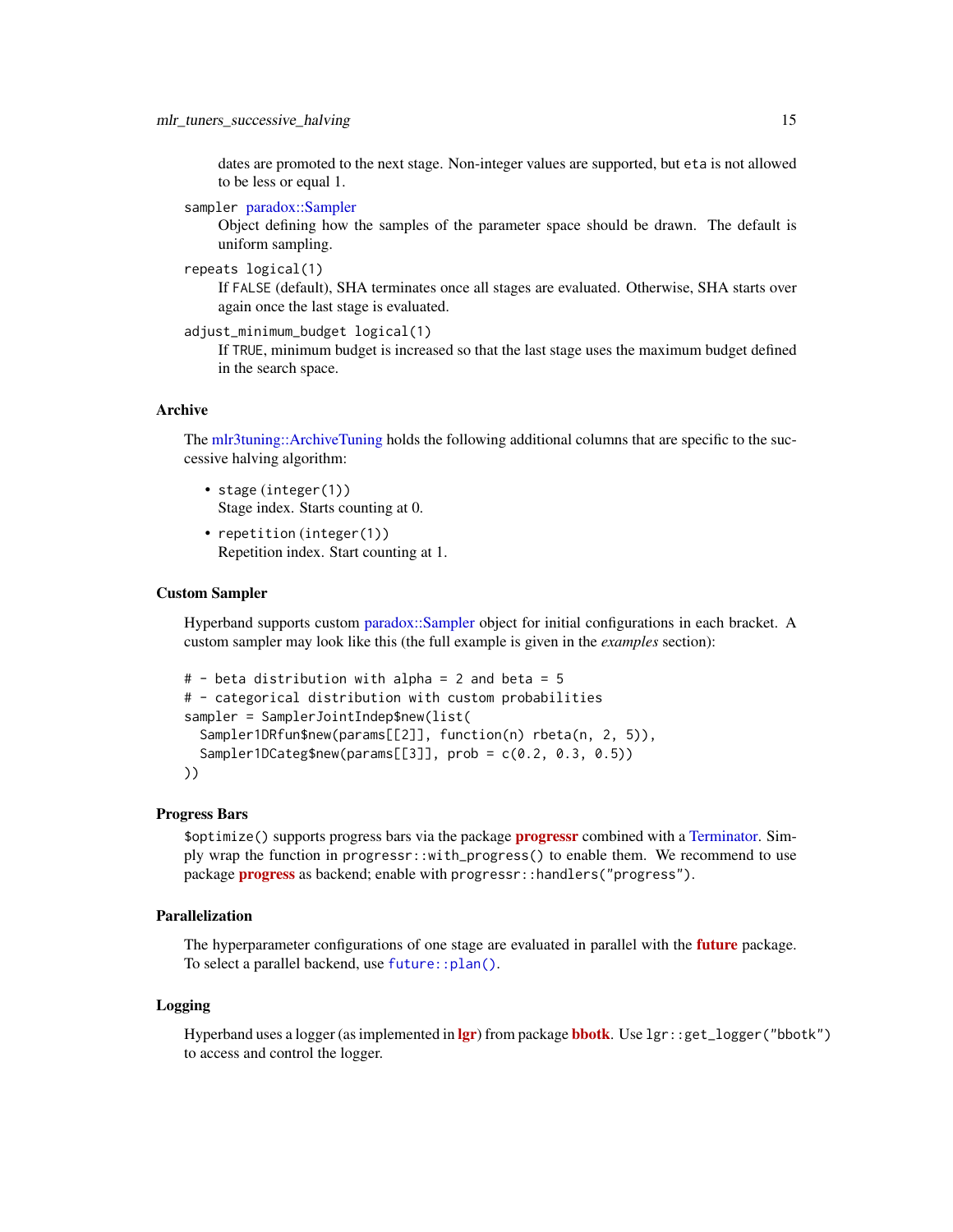#### <span id="page-15-0"></span>Super classes

[mlr3tuning::Tuner](#page-0-0) -> [mlr3tuning::TunerFromOptimizer](#page-0-0) -> TunerSuccessiveHalving

#### Methods

#### Public methods:

- [TunerSuccessiveHalving\\$new\(\)](#page-5-0)
- [TunerSuccessiveHalving\\$clone\(\)](#page-6-0)

Method new(): Creates a new instance of this [R6](#page-0-0) class.

*Usage:*

TunerSuccessiveHalving\$new()

Method clone(): The objects of this class are cloneable with this method.

*Usage:*

TunerSuccessiveHalving\$clone(deep = FALSE)

*Arguments:*

deep Whether to make a deep clone.

# Source

Jamieson K, Talwalkar A (2016). "Non-stochastic Best Arm Identification and Hyperparameter Optimization." In Gretton A, Robert CC (eds.), *Proceedings of the 19th International Conference on Artificial Intelligence and Statistics*, volume 51 series Proceedings of Machine Learning Research, 240-248. <http://proceedings.mlr.press/v51/jamieson16.html>.

```
if(requireNamespace("xgboost")) {
 library(mlr3learners)
 # define hyperparameter and budget parameter
 search_space = ps(
   nrounds = p\_int(lower = 1, upper = 16, tags = "budget"),eta = p_dbl(lower = 0, upper = 1),
   booster = p_fct(levels = c("gbtree", "gblinear", "dart"))
 )
 # hyperparameter tuning on the pima indians diabetes data set
 insertance = tune(method = "successive_halving",
   task = tsk("pima"),
   learner = lrn("classif.xgboost", eval_metric = "logloss"),
   resampling = rsmp("cv", folds = 3),measures = msr("classif.ce"),
   search_space = search_space,
   term_evals = 100
 )
```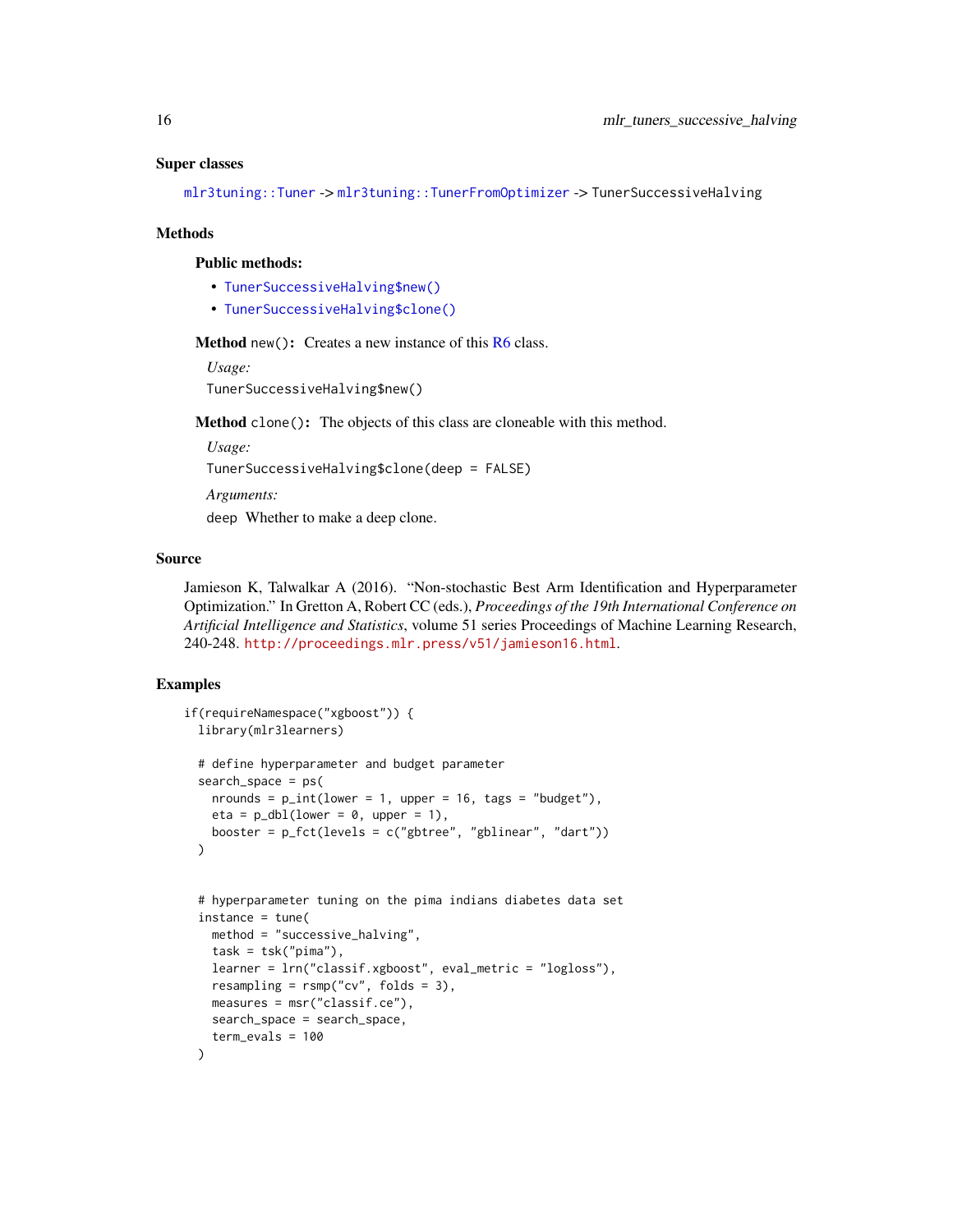# best performing hyperparameter configuration instance\$result

}